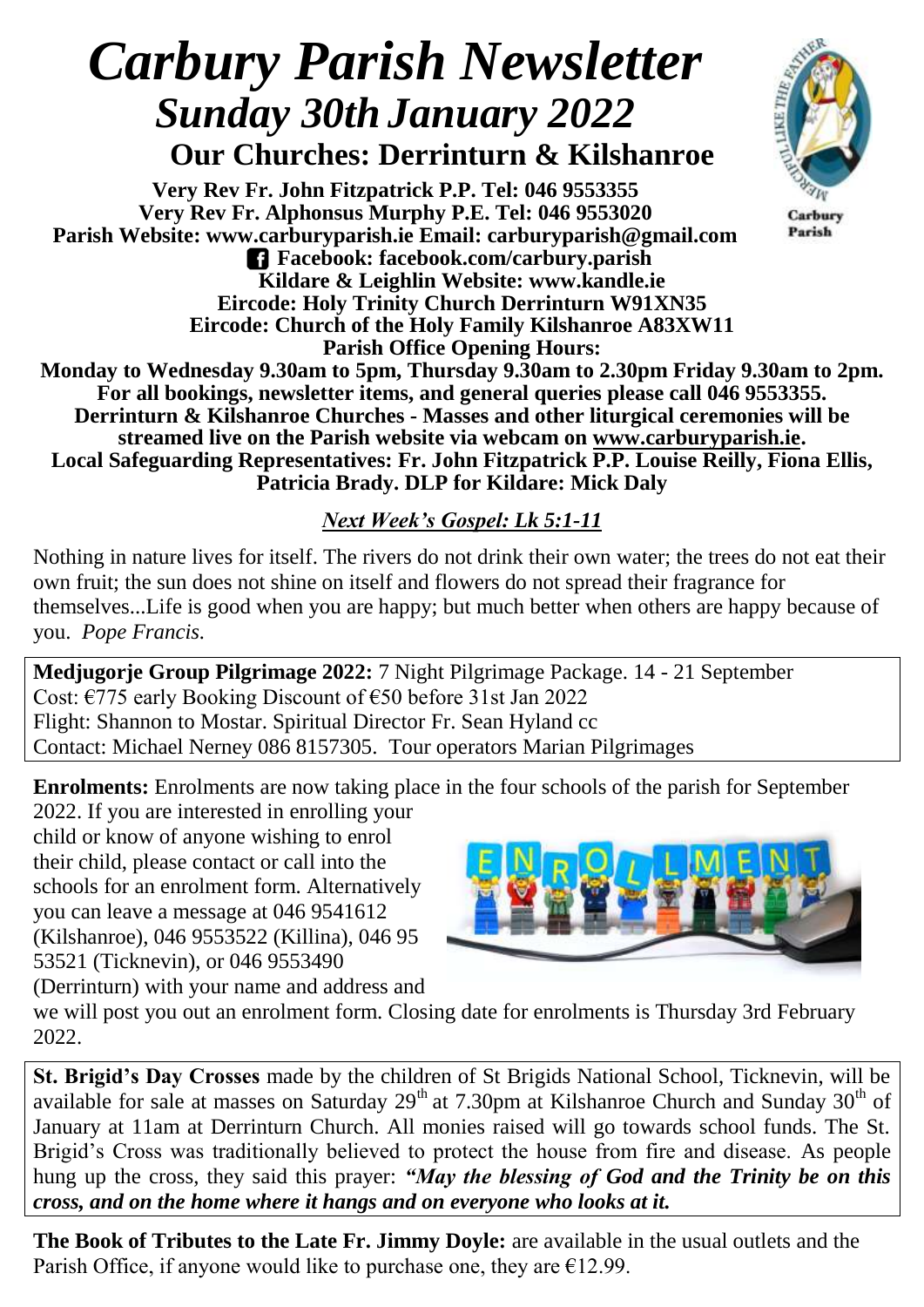| 2022                                  | <b>Derrinturn</b>                                     | <b>Kilshanroe</b>             |
|---------------------------------------|-------------------------------------------------------|-------------------------------|
| Sat $29^{th}$ January                 |                                                       | 7.30pm Patsy Daly,            |
| St Gildas                             |                                                       | Parsonstown, 12 <sup>th</sup> |
|                                       |                                                       | Anniversary.                  |
| Sun 30 <sup>th</sup> January          | 11am Msr. Dan Logan, Months Mind.                     |                               |
| Fourth Sunday in                      | Anniversary Masses: Paddy O'Neill,                    |                               |
| <b>Ordinary Time</b>                  | Killina. Tommy Kearney. Willie Brennan,               |                               |
|                                       | Trinity Crescent, Derrinturn. Patsy Daly,             |                               |
|                                       | Parsonstown. Joe Walsh, Ballyhegan, 5 <sup>th</sup>   |                               |
|                                       | Anniversary. Pat Carey, 30 <sup>th</sup> Anniversary, |                               |
|                                       | also remembering Emily & Katie                        |                               |
|                                       | Donnelly.                                             |                               |
| Mon $31st$ January                    | <b>Adoration until 12 Midnight</b><br>9.30am          |                               |
| <b>St John Bosco</b>                  |                                                       |                               |
| <b>Tues 1st February</b>              | 9.30am No Mass.                                       |                               |
| St Brigid                             |                                                       |                               |
| Wed 2 <sup>nd</sup> February          | 9.30am No Mass.                                       | 9.00am Mass for the           |
| The Presentation of                   |                                                       | Grandparents of the           |
| the Lord                              |                                                       | Parish.                       |
| <b>Thurs</b> $3^{rd}$ <b>February</b> | 9.30am Catherine (Kitty) Kelly, $5th$                 |                               |
| St Blaise                             | Anniversary. Nora Murphy, 3rd                         |                               |
|                                       | Anniversary.                                          |                               |
| <b>Fri</b> $4^{th}$ <b>February</b>   | 9.30am Mass for the Deceased on the                   |                               |
| St John de Britto                     | Mass Card List.                                       |                               |
| Sat $5^{th}$ February                 |                                                       | 7.30pm Mass for the           |
| St Agatha                             |                                                       | Living on the Mass Card       |
|                                       |                                                       | List. Barry Murphy, $13th$    |
|                                       |                                                       | Anniversary.                  |
| Sun $6^{th}$ February                 | 11am Joan O'Rourke, Ballyshannon,                     |                               |
| Fifth Sunday in                       | Months Mind.                                          |                               |
| <b>Ordinary Time</b>                  |                                                       |                               |

**Eucharistic Adoration for Vocations:** If we have no Priests, we have no Eucharistic. We need to pray for vacations. There will be a Holy Hour every Thursday evening from 7-8pm in Holy Trinity Church Derrinturn. You are greatly needed! "The Church and the world have a great need of Eucharistic Adoration"(Pope John Paul II)

**RADIO MARIA IRELAND** is an Irish-run Catholic Talk-Radio Station. Prayer, Catechesis, Uplifting music, Talks, Interviews and Testimonies – all commercial free – Listen via TV on Saorview - Channel 210; Download our FREE APP - "RADIO MARIA IRELAND", streaming on [www.radiomaria.ie](http://www.radiomaria.ie/) or via PHONE – get live radio feed by telephoning +353 (0) 1 437 3277 (no extra charges apply). Please join our growing faith family! Please feel free to email inf[o@radiomaria.ie](mailto:info@radiomaria.ie)

**School Retreats available at Knock Shrine:** We are delighted to announce that the Youth Ministry at Knock Shrine will resume school retreats throughout 2022. School retreats are available to both primary and secondary schools and offer students a meaningful, spiritually uplifting day to reflect within themselves and experience quality time with their fellow students. Retreat programmes are flexible and can be tailored to suit your group's needs or time limitations. If you would like to plan a school retreat, please get in touch with a member of our Youth Ministry team: T: (094) 93 75321 E: [youthministry@knockshrine.ie](mailto:youthministry@knockshrine.ie) or find out more at [www.knockshrine.ie/news](http://www.knockshrine.ie/news)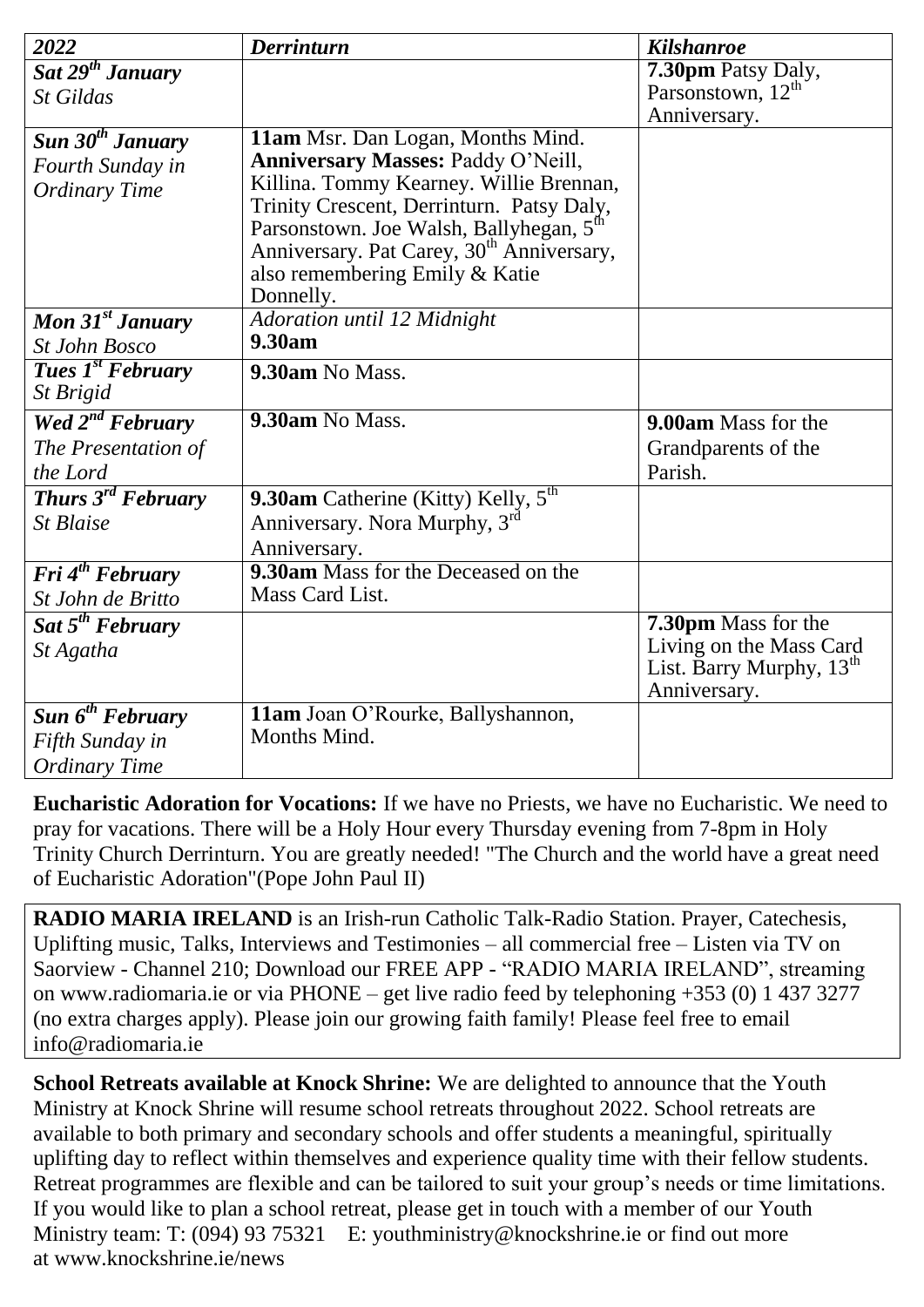| Kilshanroe Eucharistic Ministers & Readers for Saturday 5th of February |                |                                   |  |  |
|-------------------------------------------------------------------------|----------------|-----------------------------------|--|--|
| <b>Mass Time</b>                                                        | <b>Readers</b> | <b>Eucharistic Ministers</b>      |  |  |
| Saturday 7.30pm                                                         | Irene Hurley   | Carmel Dixon & Patricia Gallagher |  |  |

| Derrinturn Eucharistic Ministers & Readers for Sunday the 6th of February |                |                                 |  |  |
|---------------------------------------------------------------------------|----------------|---------------------------------|--|--|
| <b>Mass Time</b>                                                          | <b>Readers</b> | <b>Eucharistic Ministers</b>    |  |  |
| Sunday 11 am                                                              | Monica Flynn   | Sharon O'Brien & Fidelma Mallen |  |  |

*Mass Bouquets:* are available in the usual outlets and from the Parish Office. The Parish opening hours are 9.30am to 5pm Monday to Wednesday, 9.30am to 2.30pm Thursday, 9.30am to 2pm Friday.

| <b>Collections for Saturday 22nd and Sunday the 23rd of January</b> |         |                          |               |  |  |
|---------------------------------------------------------------------|---------|--------------------------|---------------|--|--|
| <i>Collections</i>                                                  | Amount  | <b>Collections</b>       | <b>Amount</b> |  |  |
| Derrinturn Basket                                                   | €325.00 | Development              | €1,310.00     |  |  |
| Kilshanroe Basket                                                   | €290.00 | <b>Christmas Station</b> | €30.00        |  |  |
| Mass Cards                                                          | €145.00 | Christmas Day            | €70.00        |  |  |
| Clergy                                                              | €170.00 |                          |               |  |  |

*Carbury GAA Lotto* took place on Monday the 24th of January, the Lotto numbers drawn were, 7, 14, 22, 23, and the bonus ball was 8. There was 0 winners of the match 3, the lucky dip was shared between 4 people, who each won  $\epsilon$ 50. Next week's draw takes place Monday the 31st of January. Next week's Jackpot is  $£12,700$ .

**Who Cares?** Is a new information booklet that aims to support and empower carers of people with cognitive impairment/dementia in Laois/Offaly on their caring journey and help them access relevant supports and services that they may require locally and nationally at various times along the route. It also has information that would be of relevance to all carers. This information booklet will be available through both the Alzheimer's Society, (087) 3210642, Family Carers Ireland (057) 932 2920 as well as in local libraries and on the HSE both Laois and Offaly County Council websites for those who were unable to secure copies.

**"NEED TO TALK..."** No cost face-to-face counselling service available at ACDAL Allenwood Funding is limited. Our service will therefore be provided on a first - come first - served basis For further information, please contact Alison on 045-870 804

All calls and enquiries will be treated with the upmost respect and confidentiality Our therapists are fully qualified and experienced psychotherapists and are accredited by the Irish Association for Counselling and Psychotherapy (IACP). There are still spaces available for this free counselling service.

## **Parish Donation Envelopes:**

We are looking for volunteers to help distribute the remaining envelopes to the following areas. Drehid, Collinstown, Derrinturn, Dreenane, Ballyhegan, Clonkeen, Ticknevin, Rathmore, & Parsonstown. If you would like to volunteer, please call the Parish Office on 04695- 53355 or email carburyparish@gmail.com, your help would be greatly appreciated.



**Carbury GAA Club:** Membership is now open for 2022 season; this includes the Social and the Walking Membership. You can now Register on – line by going to Carbury-GAA@clubforce.com and following the instructions there. The Committee ask that you register as soon as possible to help reduce the delay in processing memberships. Looking forward to a successful 2022 for us all.